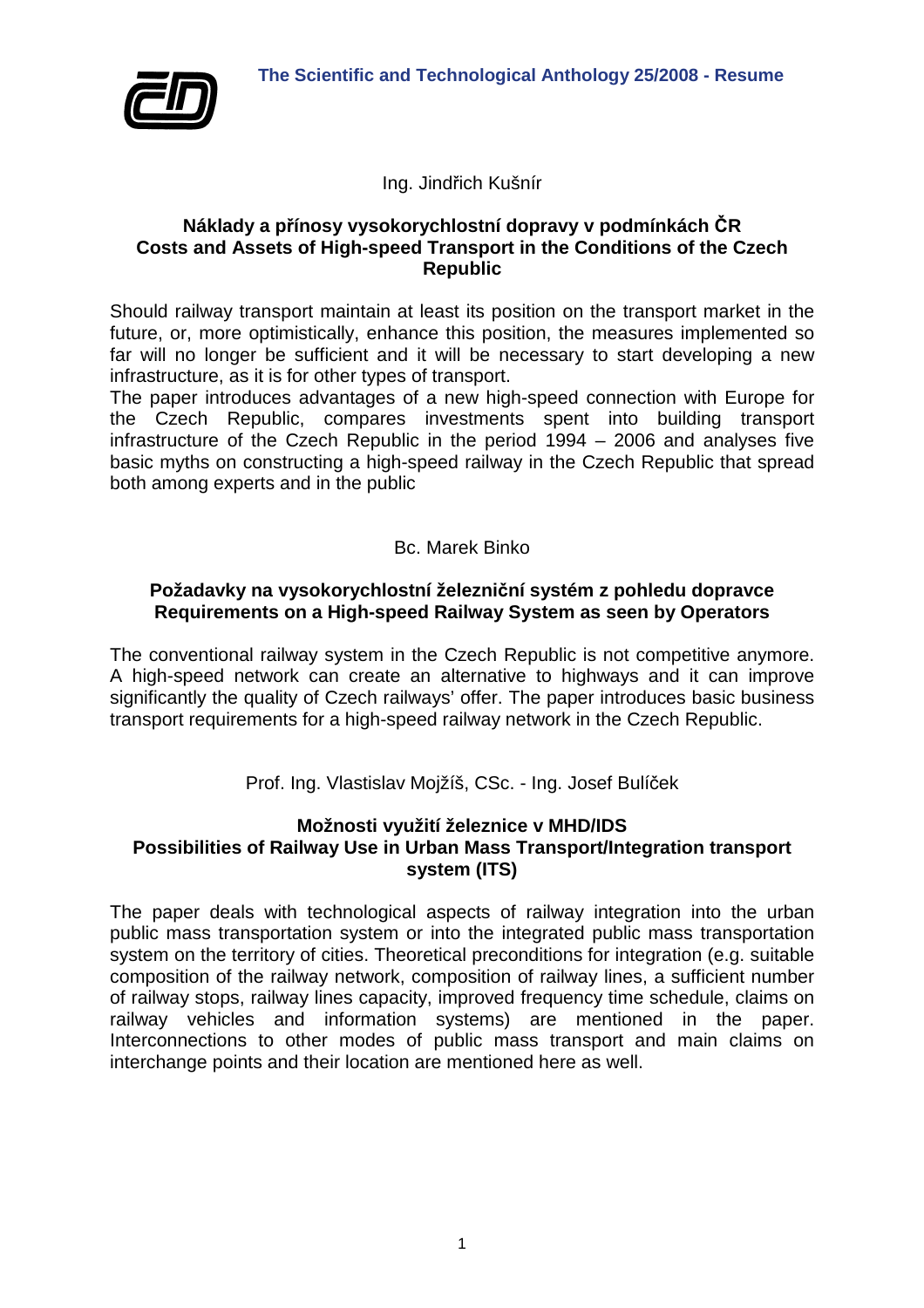

Mgr. Ing. Radek Čech

## **TSI provoz a řízení dopravy TSI Operation and Traffic Management**

The paper contains basic information on the subsystem operation and traffic management and on the respective TSI (Technical Specifications on Interoperability). TSI is valid and in force and all RUs (Railway Undertakings) and IMs (Infrastructure Managers) are fully responsible for TSI operation and traffic management implementation in accordance with the implementation plan.

Ing. Miroslav Haltuf - Ing. Tomáš Dvořák

## **Integrovaná podpora operativního řízení Integrated Support of Operative Proceedings**

The system integration ensures a wide access to operative proceedings support. Such an approach covers activities within the commercial transport sphere of interest with complete service and solutions including process engineering. Thus the final customer profits by an all-in-one solution from a single system integrator. The emphasis is set on efficiency and individual approach. There are authentic integrated system models in the field of transport in general nowadays. The railway transport sector naturally follows up the above trend

Ing. Pavel Zahálka, CSc. - Ing. Jaromír Bittner

## **Elektronické jízdní řády v Evropě Electronic Timetable Systems in Europe**

The paper describes a situation with using "Electronic Timetable Systems" (ETD) in Europe and its advantages in railway traffic operation.

The ETD provides the driver with complete information concerning the railway infrastructure. The five following documents are displayed on the ETD: Embedded Electronic Timetable, Riding Instructions and Commands (infrastructure management information), Infrastructure description, Stations description, Digital assistant for optimising driving performance.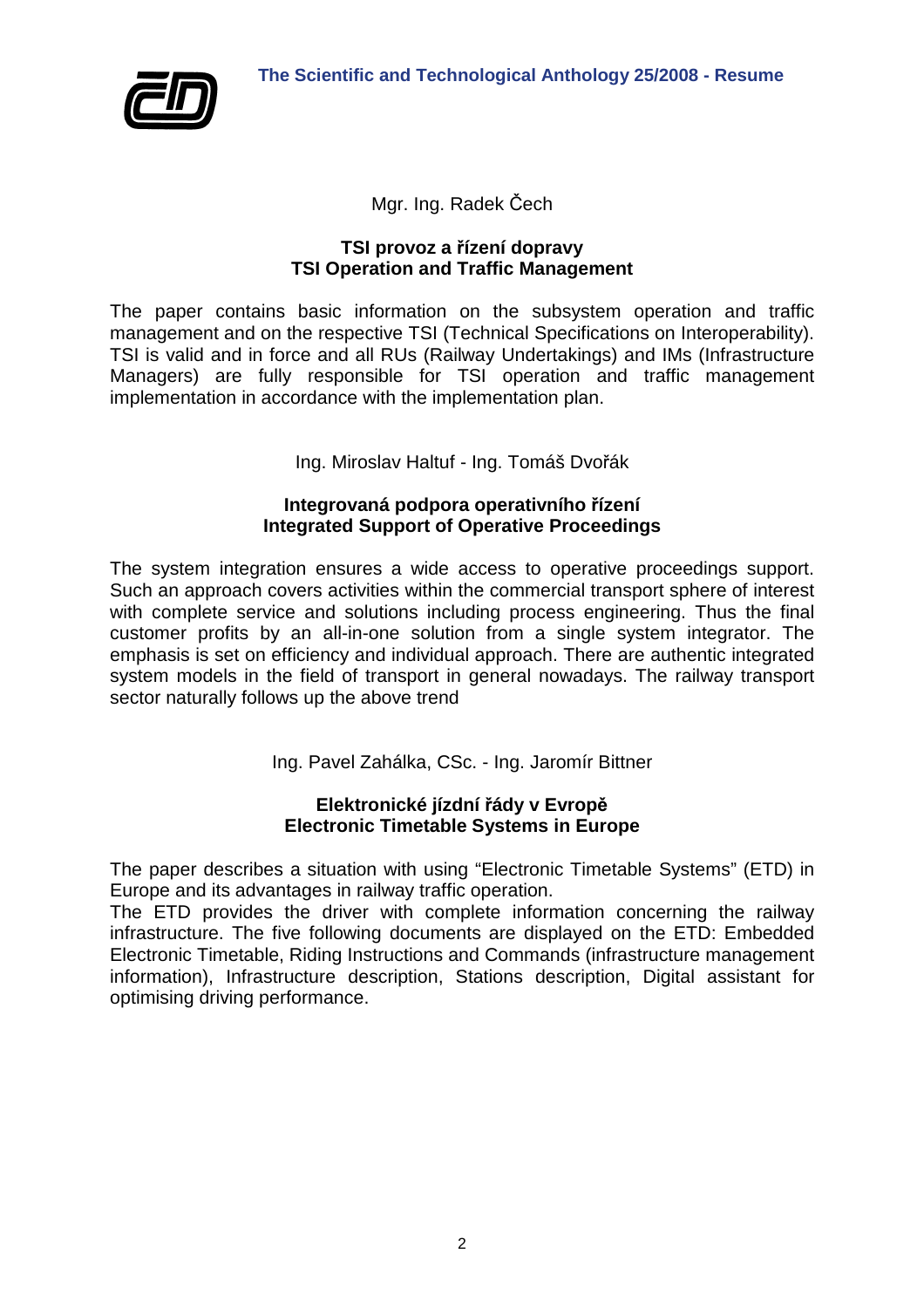

## Ing. Miroslav Klapka

#### **SIMON Systém elektronického sledování železničních vozů SIMON System of Rail Freight Wagons Electronic Tracking**

This paper contains basic information on the projects JEWEL and RailMap. Both projects are solved within the frame of the international program EUREKA. Project JEWEL is focused on development and improvement of a new tracking unit for determining the position of rail freight wagons. Project RailMap solves the development of a PC application which is a railway map covering whole Europe. A connection of these projects enables the users to display positions on tracking units in the RailMap application

Ing. Michal Palán, Ph.D.

## **Nákup jízdenek mobilním telefonem Tickets Purchase by Cellular Phone**

This paper deals with possible usage of cellular phone for both a mean of purchasing an e-ticket and an e-ticket carrier. It brings an overview of methods used in the world in several stages – ordering, payment, delivering and checking an e-ticket. These methods are compared and their advantages and disadvantages are presented from the both the customer's and the operator's point of view.

Ing. Dobromil Nenutil

## **InteGRail - Intelligent Integration of Railway Systems InteGRail - Intelligent Integration of Railway Systems**

The increase in railway system performance, which is the prerequisite for higher competitiveness of railways, can be achieved by the integration of the main railway subsystems – Rolling Stock, Infrastructure, Operation and Traffic Management. The design of the framework for such integration is the goal of InteGRail project which is running under the EU Sixth Framework Programme. The article outlines the structure of the project, the methodology used and describes briefly the key elements of the solution – architecture, communication system, ontologies. The demonstration scenarios used to demonstrate the project results as well as the vision of their utilization in the future are mentioned.